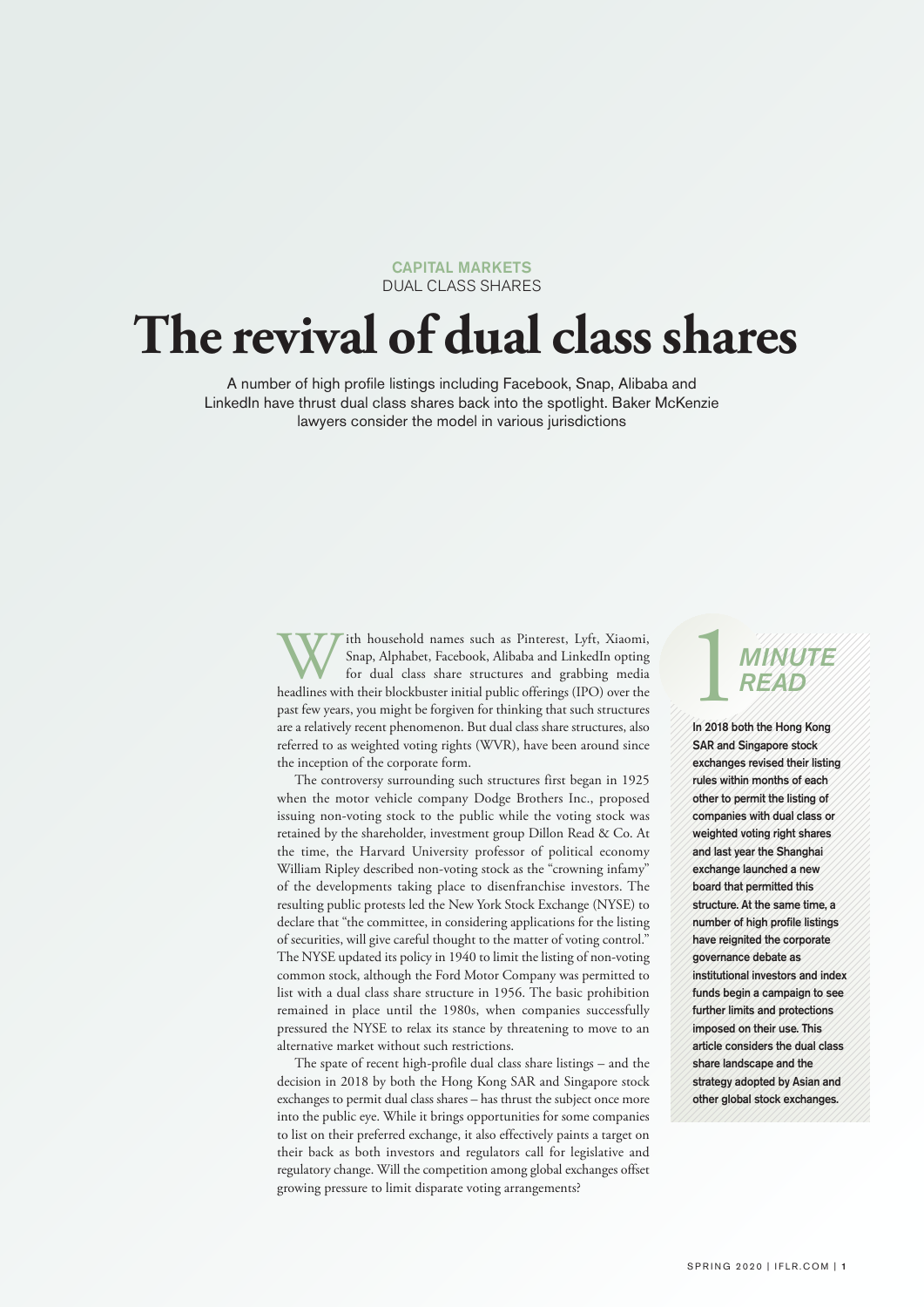#### **US scrutiny**

In the US, offerings by companies with dual class structures and proposed restructurings which seek to implement similar arrangements following an IPO have served to reinvigorate a corporate governance debate that has been ongoing since the 1980s. Perhaps the market's voice is getting louder with the critical spotlight recently thrown on WeWork's super voting rights structure, which would have entrenched the voting power of its founder and CEO Adam Neumann. Concern over this was a key reason for the precipitous fall in the company's valuation, which eventually led to WeWork abandoning its IPO plans.The debate has also been joined by a US Securities and Exchange Commission (SEC) advisory panel, a Trump-appointed SEC commissioner, the investment management industry, and Congress. While proponents continue to emphasise the benefits of private ordering and opponents decry the agency costs that such structures may bring, evolving market dynamics and global competition may ultimately determine the continuing viability of disproportionate governance structures for listed companies.

The last ten years has seen a dramatic increase in the level of capital allocated to of their stewardship function. While there may be support for a change to the current environment permitting dual class structures, any such change would potentially result in a competitive disadvantage for the US exchanges.

Other exchanges have signaled some flexibility in addressing the issue of dual class voting structures endorsing sunset provisions, or the potential for the non-affiliate shareholders to vote periodically to eliminate the dual class structure. In any event, with passive investment vehicles projected to exceed 50% of assets under management in the US by 2024, asset managers will play an increasingly important role in all aspects of shareholder rights, including voting rights.

With the growth of assets in passivelymanaged funds, the developers of popular indexes – including S&P, MSCI and FTSE Russell – have taken notice of the growing concerns regarding weighted voting. These groups have solicited the views of the asset management industry regarding potential selection criteria for companies being considered for inclusion in an index based on a company's voting structure. The Council of Institutional Investors (CII) responded in line with several other organisations, confirming its commitment to proportional voting rights and proposing that dual class companies only

**The last ten years hasseen a dramatic increase in the level of capital allocated to passivelymanaged, pooled investment vehicles**

passively-managed, pooled investment vehicles. Over the corresponding period and as a consequence of enhanced scrutiny following the Great Recession, a number of significant institutional investors and asset managers in the US have adopted stewardship codes and are becoming more active and engaged in the oversight function associated with their investment activities. Several large institutional investors and asset managers, as an element of their stewardship codes, have advocated for modifications to the current permissive environment that allows companies to adopt dual class voting structures. The concerns related to disparate voting rights are particularly acute for index funds, which cannot sell a security that forms a part of an index even if the company is being badly managed. For such funds, meaningful voting rights are a critical enabler

be included in an index provided they adopt a sunset provision. The CII proposal would allow a company to maintain its dual class structure for a period of years, and then the higher voting stock would have voting rights identical to the other class of common stock – provided the unaffiliated shareholders could vote to extend the dual class arrangement for an additional period without jeopardising inclusion in the index.

#### **Other views relating to dual class structures**

In February 2018, the SEC's Investor Advisory Committee issued a paper regarding dual class and other "entrenching governance structures" and made a series of recommendations to the Division of Corporation Finance. The proposals included additional disclosures relating to risks that may accompany dual class structures, as well as enhanced information regarding the difference between the economic ownership of the control group versus the voting rights that accompany the super voting shares owned by that group. The recommendations reflect the traditional approach of the SEC to focus on disclosure as a means of addressing issues rather than mandating governance modifications, as in the case of some Asian stock exchanges such as the Hong Kong Stock Exchange (HKEX). While the recommendations were limited principally to disclosure items, the subcommittee's report was animated by serious reservations regarding the growing use of dual class structures by companies going public in the US.

In response to the recommendations of the Investor Advisory Committee, a bill has been introduced in Congress (the Enhancing Multi-Class Share Disclosures Act) that would enhance the disclosure obligations of issuers with respect to disparate voting structures. The enhanced disclosure would require companies to clearly show the difference between the voting power and economic rights of a shareholder or group of shareholders owning super voting shares.

The draft legislation is most notable for what it does not address. In its current form it does not authorise the SEC to adopt new rules relating to voting structures, nor does it seek to amend the federal securities laws to otherwise mandate a one-share, one-vote standard of corporate governance which, in any event, would likely be subject to constitutional challenge.

While the SEC's rule-making authority in the context of voting rights is constrained by a 1990 DC Circuit Court decision which struck down a prior SEC rule making intended to eliminate disparate voting arrangements, Commissioner Robert Jackson has urged US exchanges to adopt rules designed to preclude companies with perpetual dual class voting structures from listing on the exchanges. Instead, Commissioner Jackson proposed that the exchanges should require companies with dual voting classes to adopt sunset provisions as a condition to listing. In his comments regarding current practice, Commissioner Jackson noted that perpetual super voting shares that put "eternal trust" in the hands of insiders is "antithetical to our values as Americans".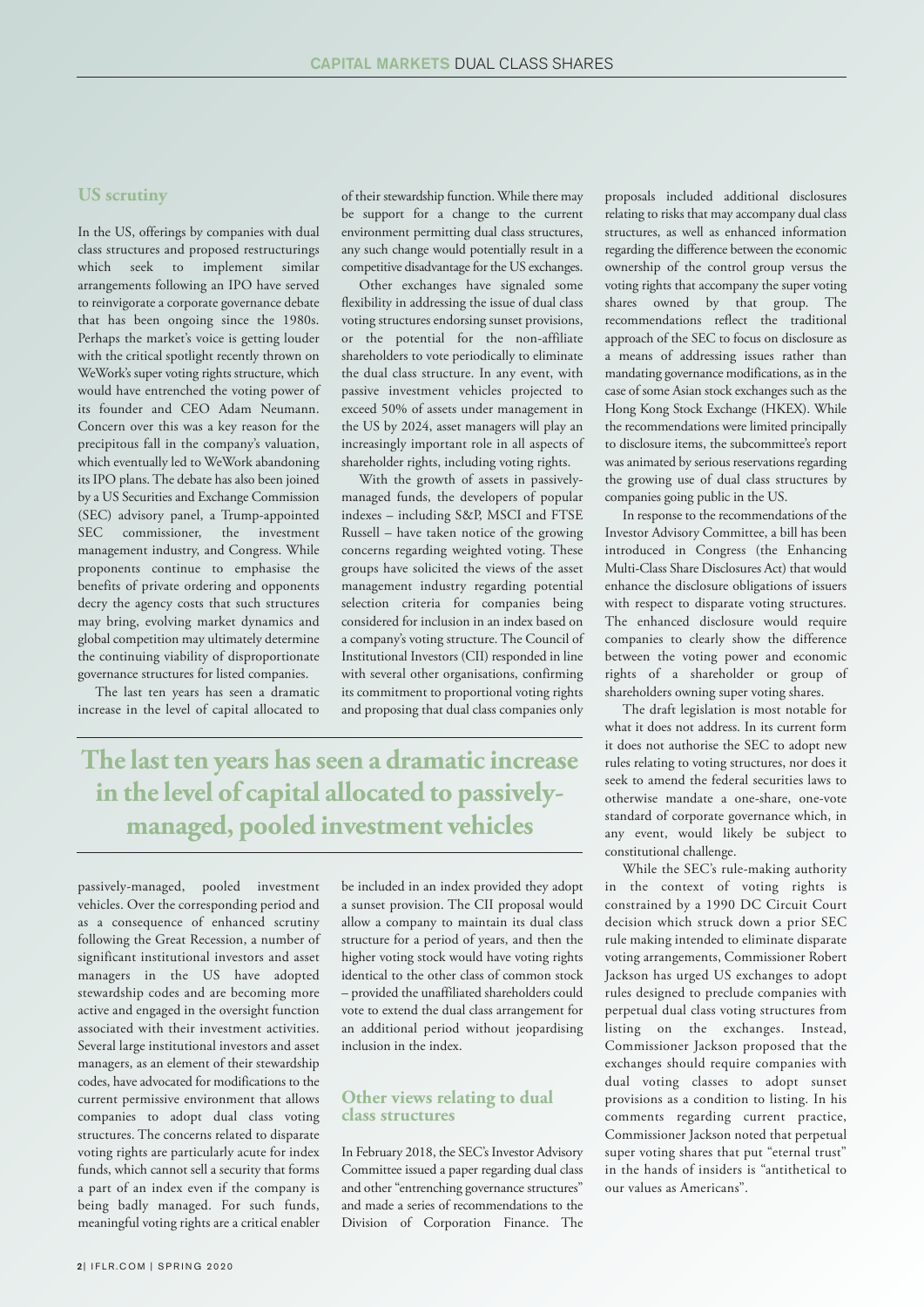#### **Evolving position in Hong Kong SAR**

As widely reported, Alibaba chose the NYSE for its 2016 IPO in part because the HKEX would not grant an exception to its rule prohibiting disproportionate voting arrangements. Following a public consultation in early 2018, on April 30 2018, the HKEX began accepting applications for the listing of innovative companies with WVR structures under the new Chapter 8A of the Main Board Listing Rules. Under the HKEX's reforms, only innovative companies are permitted to adopt the WVR structure for stock listings in Hong Kong SAR.

The HKEX's new rules reference the ability of companies with weighted voting rights structures to list, subject to certain limitations. To limit applicants to wellestablished and high-profile companies, the expected market capitalisation of a WVR company is proposed to be at least HK\$10 billion (approximately \$1.28 billion) and at least HK\$1 billion of revenue if expected market capitalisation is less than HK\$40 billion. In addition to a minimum market cap, the exchange has indicated that it will consider factors including the nature of the business of the applying company (it must be an "innovative company" with significant value and substantial expected R&D activities). Importantly, the holder of the weighted voting shares must be a person who has been responsible for the growth of the business and have an active role as an executive and director of the enterprise.

#### **Safeguards**

A basket of safeguard measures will need to be incorporated in a WVR company's constitutional documents to allow shareholders to take civil actions against the company if needed. The HKEX has also imposed other limitations intended to protect minority shareholders, such as requiring the holders of the weighted shares to hold at least 10% of the economic interests of the company, requiring a natural sunset clause. This generally dictates that the weighted voting arrangement will cease upon the transfer of the beneficial ownership of the shares or cessation of directorship in the company, and permits the non-controlling shareholders to cast at least 10% of the votes on matters presented to a general meeting.

The higher voting shares may not have

voting power that is greater than 10 times that of the ordinary shares: a ratio that is commonly, although not universally, adopted among US-listed companies with dual class share structures. Additionally, resolutions relating to modifications to the constituent documents of the entity, changes to voting rights of any class of shares, the appointment of auditors and the dissolution of the entity require a vote of all shareholders on a onevote-per-share basis.

were previously prohibited from secondary listing in Hong Kong SAR due to so-called centre of gravity restrictions are now permitted to have a secondary listing in the jurisdiction, provided they are eligible tech companies that are already listed on those qualifying stock exchanges. Some commentators suggest that this is an attempt by the HKEX to lure tech companies listed on other major stock exchanges – such as Alibaba – to return. In the context of spinoffs of WVR

## **The draft legislation is most notable forwhat it does not address**

The HKEX is selective in opening up this new weighted share regime to new issuers. It has indicated that it will review applications on a case-by-case basis and apply the new rules subjectively, with a view towards providing additional guidance in the future. It has also made clear that satisfying the requisite listing criteria for weighted share structures does not automatically give a tech company an entry ticket to listing on the HKEX.The HKEX must also be satisfied that such issuer is the type of tech company that the HKEX wishes to attract to list in Hong Kong SAR. While the HKEX has made an unprecedented move to adopt a dual class regime to cater to market needs and increase its competitiveness in the global capital markets, it is evident that the HKEX is cautious in opening up and revolutionising its traditional one-share-one-vote regime; and safeguarding investors' interests remains one of its priorities and main focus areas.

In contrast to the US listing regime that adopts a disclosure-based regime with fewer restrictions on the WVR structure, Hong Kong SAR has adopted an enhanced disclosure and an enhanced corporate governance structure. WVR companies are required to display warnings and a distinctive W stock marker on listing documents and corporate communications.

For qualifying international companies already listed on the NYSE, Nasdaq, and the premium market of the London Stock Exchange (LSE), and for qualifying Chinese companies already listed on those stock exchanges before December 15 2017, their secondary listing in Hong Kong SAR may not require any changes to their existing WVR structures and constitutional documents. Most importantly, Chinese companies that

companies, the HKEX launched a separate consultation on corporate WVR beneficiaries in January 2020.

#### **Singapore plays catchup**

In June 2018, after two rounds of consultation, the Singapore Exchange (SGX) followed the HKEX and also introduced new rules permitting dual class share structures. Announcing the rule change, Loh Boon Chye, CEO of SGX said: "SGX…joins global exchanges in Canada, Europe and the US where companies led by founderentrepreneurs who require funding for a rapid ramp-up of the business while retaining the ability to execute on a long-term strategy, are able to list." In doing so, Loh highlighted the increasing global acceptance of the structure, premised on the desire by exchanges to meet the demands of new economy companies with strong founder-led businesses.

Similar to the HKEX, the SGX introduced a number of safeguards intended to mitigate the risk of disparate voting structures on a non-WVR shareholder. These require an enhanced voting process where all shares carry one vote each regardless of class for the appointment and removal of independent directors and/or auditors, variation of rights attached to any class of shares, a reverse takeover, winding-up or delisting; the majority of the audit committee, the nominating committee and the remuneration committee, and each of their respective chairs, must be independent directors; multiple voting shares are capped at 10 votes a share with holders of such share limited to named individuals, or permitted holder groups whose scope must be specified at the time of the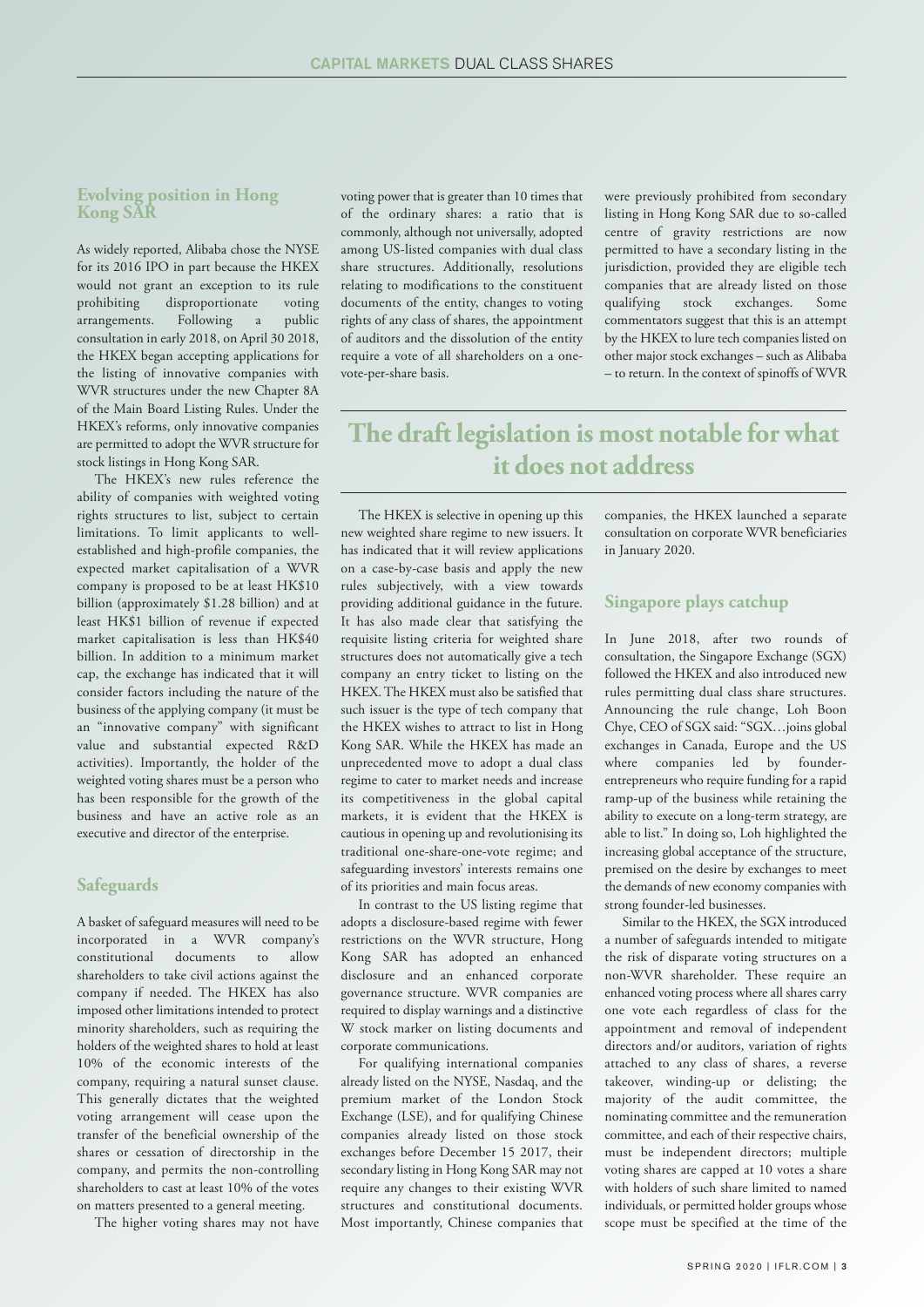IPO, and the multiple voting shares must include sunset clauses where such shares will auto-convert to ordinary voting shares under circumstances the company must stipulate at the time of the IPO. The new rules adopted by both exchanges attempt to reach a middle ground, permitting flexibility for high-growth companies while mitigating the governance risks associated with dual class structures.

#### **China's rapid capital market reforms**

China's company law stipulates the principle of one-share, one-vote for joint stock companies and places emphasis on equal protection for all holders of ordinary shares, in particular, equal voting rights. Against the backdrop of the Chinese government's legislative changes on company law, foreign exchange relaxation and the goal of developing a mature capital market, the WVR structure in the PRC has now been accepted as public policy. Equity securities with unequal voting rights have historically been prohibited from listing on domestic Chinese stock exchanges, and fast-growing new economy companies in China with WVR structures have faced restrictions on listing their equity securities.

Securities Regulatory Commission and the Shanghai Stock Exchange (SSE) issued a series of immediately-effective listing rules and guidance materials for the new board. One of the stated targets of the STAR Market is to attract companies with WVR structures. Such a structure must be adopted before listing and comes with other preconditions: (i) a minimum expected market cap of CNY10 billion (approximately \$1.4 billion); or (ii) a minimum expected market cap of CNY5 billion and at least CNY500 million operating income for the most recent year. UCloud Technology, which operates a cloud computing service platform, became the first company to list on the STAR Market with a WVR structure in January 2020.

As with Hong Kong SAR and Singapore, certain protections have been built in for shareholders of non-WVR shares listed on the STAR Market. The proportion of voting rights of ordinary shares shall not be less than 10%; shareholders individually or in aggregate holding more than 10% of the issuer's voting shares can convene an extraordinary general meeting; and shareholders individually or in aggregate holding more than three percent of the issuer's voting shares can propose a resolution at a general meeting.

## **London remains an attractive option for many issuers evenwhile itretainsitslimits on dual classshare structures**

When these companies have advanced to a stage that requires large-scale capital fundraisings, listing their equity securities outside of China becomes an attractive option. In the past, these companies either had to abolish their WVR structures to be eligible to list their equity securities in Hong Kong SAR, or (for those who refuse to compromise on the founders' control over the company), choose other listing venues such as those in the US. Faced with the continued loss of such companies to overseas exchanges, the Chinese government has responded. On November 3 2018, President Xi Jinping announced the decision to launch a science and technology innovation board (STAR Market), drawing immediate comparisons with the Nasdaq exchange in the US.

Moving quickly to implement this policy decision, on March 1 2019, the China

#### **Can the UK hold out?**

The Financial Conduct Authority has on several occasions over recent years conducted consultations with respect to potential changes to the Listing Rules that would have allowed companies with a premium listing on the Main Market of the LSE to have shares with equal economic rights, yet disproportionate voting rights, admitted to trading. The premium listing principles, set out in rule 7.2.1A, state that "all equity shares in a class that has been admitted to premium listing must carry an equal number of votes in any shareholder vote" (premium listing principle 3) and, perhaps equally importantly, that "where a listed company has more than one class of securities admitted to premium listing, the aggregate voting rights of the securities in each

class should be broadly proportionate to the relative interests of those classes in the equity of the listed company" (premium listing principle 4). It is noted that the admission of non-voting shares to trading is permitted for companies with a (less prestigious) standard listing on the Main Market, although very few companies have taken that option and those which have are excluded from such indices as the FTSE.

Interestingly although the AIM rules, which apply to the LSE's junior market, do not explicitly prohibit the admission of a class of shares with restricted or no voting rights, it has been made clear in the past that AIM regulation would be highly unlikely to consider such shares eligible for admission. There is continued strong support in the UK among institutional investors for the one-share, one-vote principle to be preserved for premium-listed and AIM-quoted companies, and so far this market pressure seems to have prevailed in the corporate governance argument as to whether to allow dual class shares.

Despite pressure and the changes to the listing rules seen in Asia, London remains an attractive option for many issuers even while it retains its limits on dual class share structures. A premium listing on the LSE remains prestigious and sends a strong signal to investors about the high level of disclosure, corporate governance and regulation.

In April 2019, the Dubai-based digital payments provider Network International obtained a premium listing on the Main Market without dual class shares in the LSE's largest tech IPO since 2015. While exchanges in other money centres are relaxing regulations to encourage new economy and technology companies to list, London, for now, appears to be taking the principled stance that the dilution to its brand that it perceives would come from such a relaxation is not worth it. Arguably, the Network International listing shows that, even in otherwise dire market conditions, London remains able to attract technology companies to its board even without offering up the carrot of a dual class share structure. The question remains as to how long London's regulators and investor community will retain this confidence.

#### **A continental perspective**

While the corporate governance debate in many countries around the world has centered on the costs and benefits of allowing companies to issue multiple share classes, in